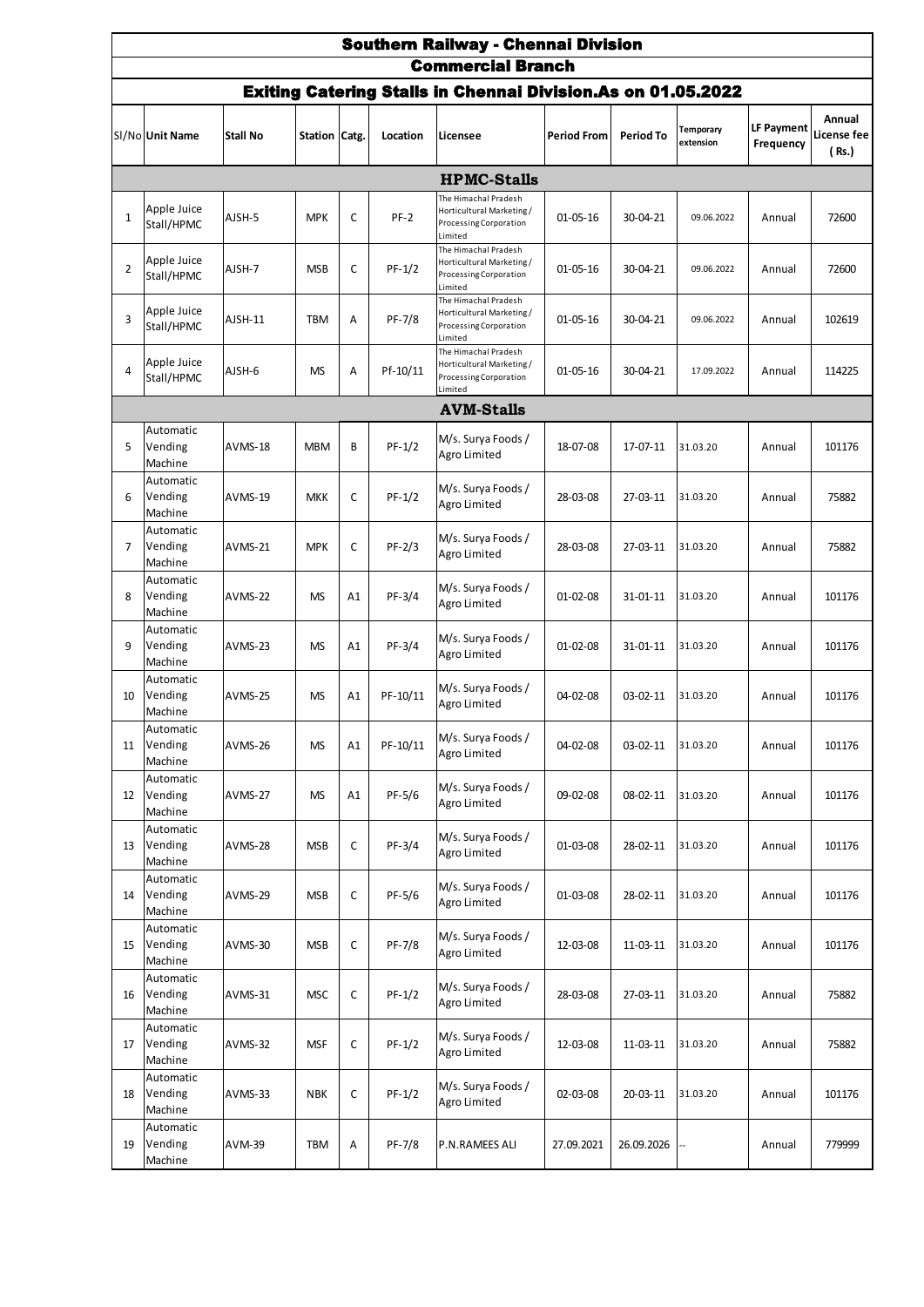|    |            |         |            |    |           | <b>Milk Stalls</b>                          |            |            |          |        |         |
|----|------------|---------|------------|----|-----------|---------------------------------------------|------------|------------|----------|--------|---------|
|    |            |         |            |    |           | M/S. GUJARAT CO-                            |            |            |          |        |         |
|    |            |         |            |    |           | <b>OPERATIVE MILK</b>                       |            |            |          |        |         |
| 20 | Milk Stall | MAMS-2  | <b>MAS</b> | A1 | $PF-4/5$  | <b>MARKETING</b>                            | 12-08-16   | 11-08-21   | 23.05.22 | Annual |         |
|    |            |         |            |    |           | FEDERATION LIMITED<br>(AMUL)                |            |            |          |        | 103188  |
|    |            |         |            |    |           | M/S. GUJARAT CO-                            |            |            |          |        |         |
|    |            |         |            |    |           | <b>OPERATIVE MILK</b>                       |            |            |          |        |         |
| 21 | Milk Stall | MAMS-3  | <b>MAS</b> | A1 | PF-8/9    | <b>MARKETING</b>                            | 12-08-16   | 11-08-21   | 23.05.22 | Annual |         |
|    |            |         |            |    |           | <b>FEDERATION LIMITED</b>                   |            |            |          |        |         |
|    |            |         |            |    |           | (AMUL)                                      |            |            |          |        | 87756   |
|    |            |         |            |    |           | M/S. GUJARAT CO-                            |            |            |          |        |         |
|    |            |         |            |    |           | <b>OPERATIVE MILK</b>                       |            |            |          |        |         |
| 22 | Milk Stall | MAMS-4  | <b>MJR</b> | C  | $PF-2/3$  | <b>MARKETING</b>                            | 12-08-16   | 11-08-21   | 23.05.22 | Annual |         |
|    |            |         |            |    |           | FEDERATION LIMITED                          |            |            |          |        |         |
|    |            |         |            |    |           | (AMUL)                                      |            |            |          |        | 85596   |
|    |            |         |            |    |           | M/S. GUJARAT CO-<br><b>OPERATIVE MILK</b>   |            |            |          |        |         |
| 23 | Milk Stall | MAMS-5  | <b>MPK</b> | C  | $PF-2$    | MARKETING                                   | 12-08-16   | 11-08-21   | 23.05.22 | Annual |         |
|    |            |         |            |    |           | FEDERATION LIMITED                          |            |            |          |        |         |
|    |            |         |            |    |           | (AMUL)                                      |            |            |          |        | 78876   |
|    |            |         |            |    |           | M/S. GUJARAT CO-                            |            |            |          |        |         |
|    |            |         |            |    |           | <b>OPERATIVE MILK</b>                       |            |            |          |        |         |
| 24 | Milk Stall | MAMS-7  | <b>MSB</b> | C  | $PF-5/6$  | <b>MARKETING</b>                            | 12-08-16   | 11-08-21   | --       | Annual | 81156   |
|    |            |         |            |    |           | FEDERATION LIMITED                          |            |            |          |        |         |
|    |            |         |            |    |           | (AMUL)                                      |            |            |          |        |         |
|    |            |         |            |    |           | M/S. GUJARAT CO-                            |            |            |          |        |         |
|    |            |         |            |    |           | <b>OPERATIVE MILK</b>                       |            |            |          |        |         |
| 25 | Milk Stall | MAMS-8  | PER        | B  | $PF-1$    | <b>MARKETING</b>                            | 12-08-16   | 11-08-21   | 23.05.22 | Annual |         |
|    |            |         |            |    |           | FEDERATION LIMITED<br>(AMUL)                |            |            |          |        | 72600   |
|    |            |         |            |    |           | M/S. GUJARAT CO-                            |            |            |          |        |         |
|    |            |         |            |    |           | <b>OPERATIVE MILK</b>                       |            |            |          |        |         |
| 26 | Milk Stall | MAMS-10 | PON        | C  | $PF-2/3$  | MARKETING                                   | 12-08-16   | 11-08-21   | 23.05.22 | Annual |         |
|    |            |         |            |    |           | FEDERATION LIMITED                          |            |            |          |        |         |
|    |            |         |            |    |           | (AMUL)                                      |            |            |          |        | 72600   |
|    |            |         |            |    |           | M/S. TAMILNADU CO-                          |            |            |          |        |         |
| 27 | Milk Stall | MAAS-14 | <b>MAS</b> | A1 | Concourse | <b>OPERATIVE MILK</b>                       | 12-08-16   | 11-08-21   | 23.05.22 | Annual |         |
|    |            |         |            |    |           | <b>PRODUCERS</b>                            |            |            |          |        |         |
|    |            |         |            |    |           | FEDERATION LIMITED                          |            |            |          |        | 1022676 |
|    |            |         |            |    |           | M/S. TAMILNADU CO-<br><b>OPERATIVE MILK</b> |            |            |          |        |         |
| 28 | Milk Stall | MAAS-15 | <b>MMC</b> | C  | Concourse | <b>PRODUCERS</b>                            | 12-08-16   | 11-08-21   | 23.05.22 | Annual |         |
|    |            |         |            |    |           | FEDERATION LIMITED                          |            |            |          |        | 1339584 |
|    |            |         |            |    |           | M/S. TAMILNADU CO-                          |            |            |          |        |         |
|    |            |         |            |    |           | <b>OPERATIVE MILK</b>                       |            |            |          |        |         |
| 29 | Milk Stall | MAAS-16 | <b>MS</b>  | A1 | $PF-3/4$  | <b>PRODUCERS</b>                            | 12-08-16   | 11-08-21   | 23.05.22 | Annual |         |
|    |            |         |            |    |           | FEDERATION LIMITED                          |            |            |          |        | 885984  |
|    |            |         |            |    |           | M/S. TAMILNADU CO-                          |            |            |          |        |         |
| 30 | Milk Stall | MAAS-19 | <b>TRL</b> | В  | $PF-4/5$  | <b>OPERATIVE MILK</b>                       | 12-08-16   | 11-08-21   | 23.06.22 | Annual | 454552  |
|    |            |         |            |    |           | <b>PRODUCERS</b>                            |            |            |          |        |         |
|    | Milk Stall |         |            |    | $PF-4/5$  | FEDERATION LIMITED                          |            | 12.01.2025 | --       |        | 790000  |
| 31 |            | MMPS-25 | JTJ        | Α  |           | Mahadev Caterers                            | 13.01.2020 |            |          | Annual |         |
|    |            |         |            |    |           |                                             |            |            |          |        |         |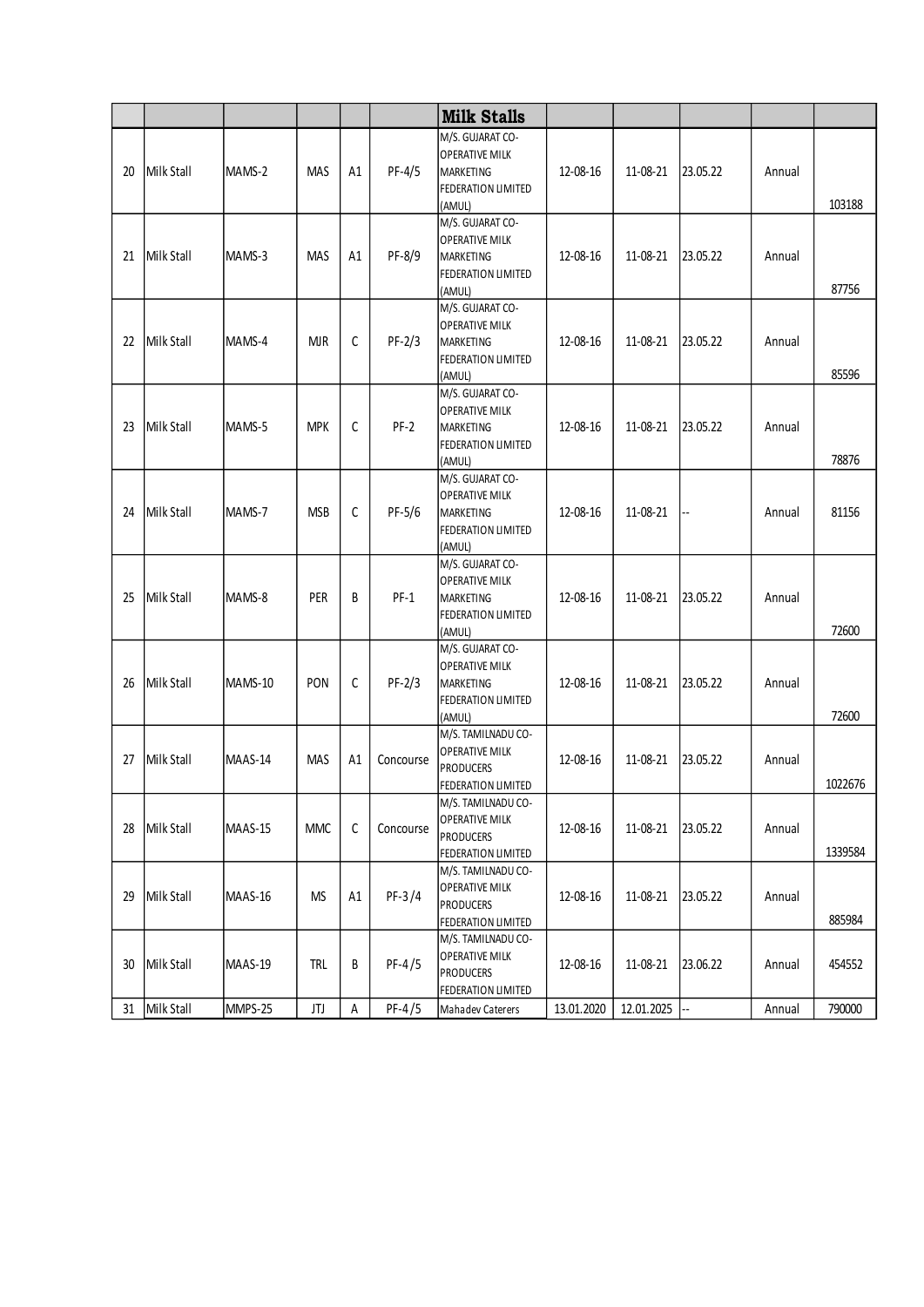|    |                              |               |             |    |           | <b>GMU-Stalls</b>                                 |            |                       |                          |        |         |
|----|------------------------------|---------------|-------------|----|-----------|---------------------------------------------------|------------|-----------------------|--------------------------|--------|---------|
| 32 | <b>GMU Catering</b><br>Stall | GMU-1         | <b>KPD</b>  | А  | $PF-2/3$  | A.J.S.Caterers                                    | 03-11-2018 | 02-11-2023            | ---                      | Annual | 1277786 |
| 33 | <b>GMU Catering</b><br>Stall | <b>GMU-10</b> | MAS         | A1 | Pf-4/5    | Smt.N.Anjamma                                     | 17-04-2019 | 16-04-2024            | $---$                    | Annual | 3052323 |
| 34 | <b>GMU Catering</b><br>Stall | <b>GMU-12</b> | <b>MS</b>   | A1 | PF-5/6    | Hira Agency                                       | 10-11-2018 | 09-11-2023            | $---$                    | Annual | 1779786 |
| 35 | <b>GMU Catering</b><br>Stall | <b>GMU-14</b> | CGL         | Α  | PF-5/6    | K. Latha                                          |            | 26-10-2018 25-10-2023 | $\overline{a}$           | Annual | 671000  |
| 36 | <b>GMU Catering</b><br>Stall | <b>GMU-18</b> | <b>MSF</b>  | C  | $PF-1/2$  | Kay Vees Bakes 'N'<br>Drinks                      | 10-11-2018 | 09-11-2023            | ---                      | Annual | 448659  |
| 37 | <b>GMU Catering</b><br>Stall | <b>GMU-20</b> | <b>MPK</b>  | C  | PF-2/3    | N. Seshaiah                                       | 20-10-2016 | 19-10-2021            | 31.8.2022                | Annual | 1300000 |
| 38 | <b>GMU Catering</b><br>Stall | <b>GMU-26</b> | <b>AVD</b>  | В  | Pf.1      | Mehnaz Aquil                                      | 06-10-2018 | 05-10-2023            | ---                      | Annual | 620000  |
| 39 | <b>GMU Catering</b><br>Stall | <b>GMU-27</b> | <b>TRL</b>  | В  | PF-2/3    | Shri.A.Habeebullah                                | 10-11-2018 | 09-11-2023            | $---$                    | Annual | 682000  |
| 40 | <b>GMU Catering</b><br>Stall | <b>GMU-28</b> | AJJ         | Α  | Pf.No.2/3 | Shri.P.K.Shefi                                    | 06-03-2017 | 05-03-2022            | 14.10.2022               | Annual | 1040000 |
| 41 | <b>GMU Catering</b><br>Stall | <b>GMU-29</b> | AJJ         | A  | PF-1      | Mohammed Akbar                                    | 06.03.15   | 05.03.20              | --                       | Annual | 348500  |
| 42 | <b>GMU Catering</b><br>Stall | GMU-3         | <b>MS</b>   | A1 | PF-5/6    | Rabik Raja                                        | 10-11-2018 | 09-11-2023            | ---                      | Annual | 1381890 |
| 43 | <b>GMU Catering</b><br>Stall | <b>GMU-30</b> | AJJ         | A  | PF-4/5    | Mohammed Akbar                                    | 06.03.15   | 05.03.20              | ---                      | Annual | 569000  |
| 44 | <b>GMU Catering</b><br>Stall | <b>GMU-33</b> | <b>TRT</b>  | В  | PF-2/3    | Smt.R.M.Siva Shankar                              | 03-11-2018 | 02-11-2023            | $---$                    | Annual | 400000  |
| 45 | <b>GMU Catering</b><br>Stall | <b>GMU-34</b> | JTJ         | Α  | $PF-2/3$  | M/s.Mahadev Sales<br>Agencies                     | 03-11-2018 | 02-11-2023            | ---                      | Annual | 1845111 |
| 46 | <b>GMU Catering</b><br>Stall | <b>GMU-35</b> | AB          | В  | Pf.No.1   | Smt.K.Sameera                                     | 17-02-2017 | 16-02-2022            | ---                      | Annual | 228100  |
| 47 | <b>GMU Catering</b><br>Stall | <b>GMU-43</b> | <b>BBQ</b>  | C  | PF-1      | J.AAJAR BANEESH                                   | 10-11-2018 | 09-11-2023            | $\overline{a}$           | Annual | 511000  |
| 48 | <b>GMU Catering</b><br>Stall | <b>GMU-44</b> | PER         | В  | $PF-2/3$  | J.AAJAR BANEESH                                   | 26-10-2018 | 25-10-2023            | ---                      | Annual | 456250  |
| 49 | <b>GMU Catering</b><br>Stall | <b>GMU-46</b> | <b>TVT</b>  | C  | PF-1      | M.M.Sunil Dath                                    | 17.02.17   | 16-02-2022            | 09.03.2022               | Annual | 551000  |
| 50 | <b>GMU Catering</b><br>Stall | <b>GMU-47</b> | <b>GPD</b>  | C  | Pf.3/4    | D.Manikandan                                      | 05-10-2018 | 04-10-2023            | $\overline{a}$           | Annual | 463000  |
| 51 | <b>GMU Catering</b><br>Stall | <b>GMU-50</b> | <b>MKK</b>  | C  | $PF-1/2$  | T. K. NAWAZ                                       | 11-12-09   | 10-12-14              | 10.12.2023               | Annual | 465124  |
| 52 | <b>GMU Catering</b><br>Stall | <b>GMU-51</b> | <b>TBMS</b> | C  | $PF-1/2$  | Shri.A.Habeebullah                                | 03-11-2018 | 02-11-2023            | ---                      | Annual | 304000  |
| 53 | <b>GMU Catering</b><br>Stall | <b>GMU-58</b> | <b>MSF</b>  | C  | $PF-1/2$  | N.Raja Rajeswari                                  | 26-10-2018 | 25-10-2023            | $\overline{\phantom{a}}$ | Annual | 443630  |
| 54 | <b>GMU Catering</b><br>Stall | GMU-6         | MAS         | A1 | PF-6/7    | A.J.S.Caterers                                    | 10-11-2018 | 09-11-2023            | ---                      | Annual | 2626786 |
| 55 | <b>GMU Catering</b><br>Stall | <b>GMU-60</b> | GDY         | С  | $PF-1/2$  | Kay Vees Bakes 'N'<br><b>Drinks</b>               | 26-10-2018 | 25-10-2023            | $---$                    | Annual | 1488199 |
| 56 | <b>GMU Catering</b><br>Stall | GMU-7         | MAS         | A1 | Pf-10/11  | P.N.Ramees Ali                                    | 21-02-2019 | 20-02-2024            | $---$                    | Annual | 3197000 |
| 57 | <b>GMU Catering</b><br>Stall | <b>GMU-76</b> | KBT         | С  | Pf.2      | J.AAJAR BANEESH                                   | 05-10-2018 | 04-10-2023            | ---                      | Annual | 286000  |
| 58 | <b>GMU Catering</b><br>Stall | GMU-8         | <b>MAS</b>  | A1 | PF-3      | M/s.Sopan Restauran                               | 08-01-2019 | 07-01-2024            | $---$                    | Annual | 2255800 |
| 59 | <b>GMU Catering</b><br>Stall | <b>GMU-82</b> | НC          | C  | Pf.2      | J.AAJAR BANEESH                                   | 05-10-2018 | 04-10-2023            | $\cdots$                 | Annual | 270000  |
| 60 | <b>GMU Catering</b><br>Stall | <b>GMU-86</b> | <b>MMC</b>  | C  | Concourse | Ours Aariya Bhavan                                | 11.03.15   | 10.03.20              | 10.03.23                 | Annual | 1650000 |
| 61 | <b>GMU Catering</b><br>Stall | <b>GMU-87</b> | <b>MAS</b>  | A1 | Concourse | Sai Balaji Food &<br>Beverages (India) Pvt<br>Ltd | 29-01-2019 | 28-01-2024            | ---                      | Annual | 4149999 |
| 62 | <b>GMU Catering</b><br>Stall | <b>GMU-88</b> | <b>MAS</b>  | A1 | Concourse | S.Haribabu                                        | 21-02-2019 | 20-02-2024            | ---                      | Annual | 4000000 |
| 63 | <b>GMU Catering</b><br>Stall | GMU-9         | MAS         | A1 | Pf-8/9    | Smt.N.Anjamma                                     | 21-02-2019 | 20-02-2024            | ---                      | Annual | 3159999 |
| 64 | <b>GMU Catering</b><br>Stall | <b>GMU-90</b> | <b>MMC</b>  | C  | PF-14/15  | Hira Agency                                       | 03-11-2018 | 02-11-2023            | ---                      | Annual | 1879786 |
| 65 | <b>GMU Catering</b><br>Stall | <b>GMU-92</b> | <b>KPD</b>  | Α  | PF-4/5    | M/s.Shine Caterers                                | 20-12-2018 | 19-12-2023            | $\cdots$                 | Annual | 535786  |
|    |                              |               |             |    |           |                                                   |            |                       |                          |        |         |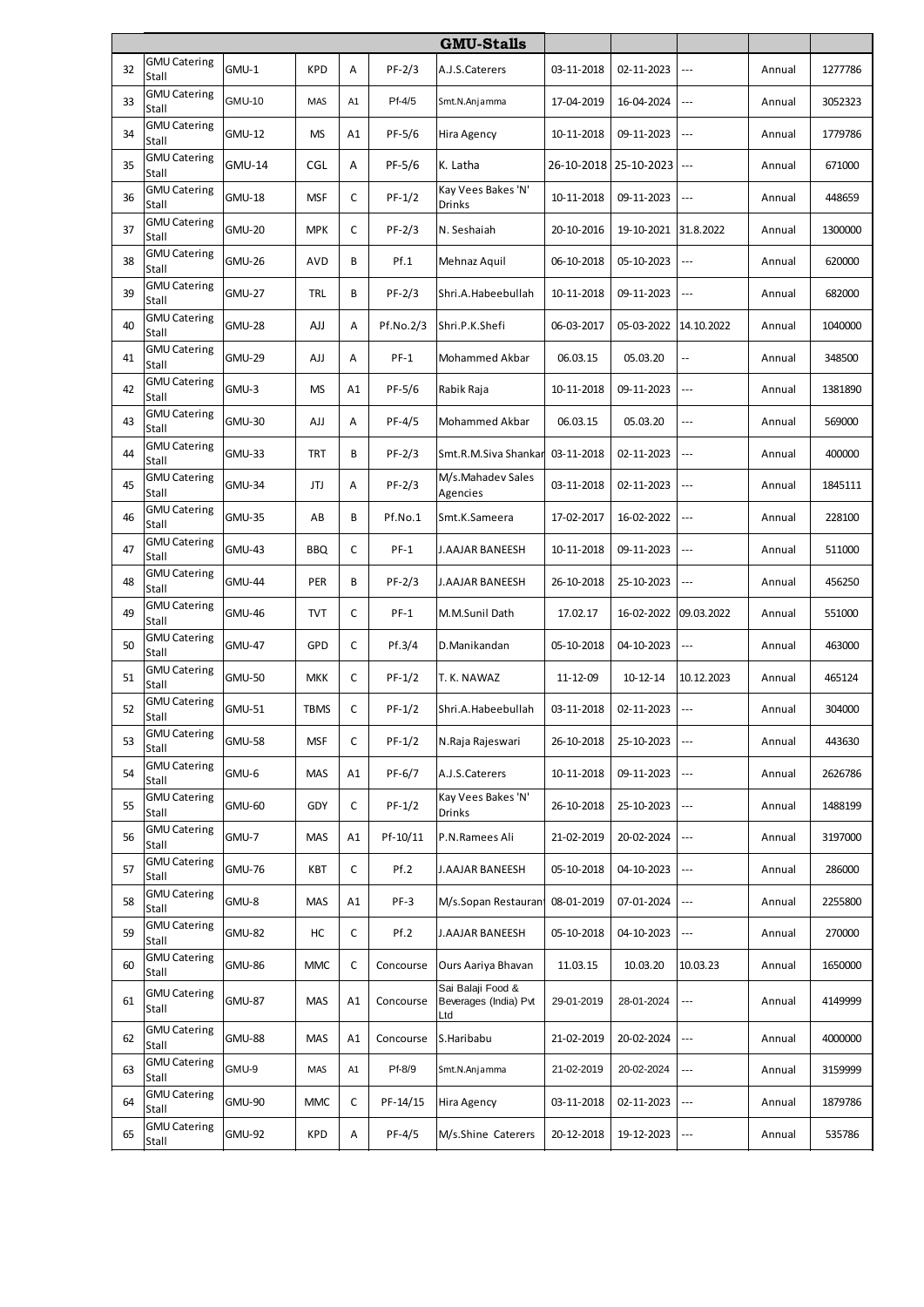| <b>GMU Catering</b><br>GMU-93<br><b>KPD</b><br>PF-4/5<br>P.Prabhu<br>66<br>02-01-2019<br>1050000<br>А<br>01-01-2024<br>Annual<br>---<br>Stall<br><b>GMU Catering</b><br>67<br>PF-3/4<br><b>GMU-94</b><br><b>MS</b><br>A1<br>P.Thamaraikanni<br>02-01-2019<br>01-01-2024<br>1291961.5<br>Annual<br>---<br>Stall<br><b>GMU Catering</b><br>M/s.Bibekananda<br><b>GMU-95</b><br>$Pf-5/6$<br>2000555<br>68<br><b>MS</b><br>A1<br>18-04-2019<br>17-04-2024<br>---<br>Annual<br>Stall<br>Das<br><b>GMU Catering</b><br>69<br><b>GMU-96</b><br><b>MAS</b><br>Pf-6/7<br>P.N.Ramees Ali<br>A1<br>21-02-2019<br>20-02-2024<br>Annual<br>2927000<br>---<br>Stall<br><b>GMU Catering</b><br><b>GMU-97</b><br>70<br><b>MAS</b><br>Pf-8/9<br>M/s.A.J.S. Caterers<br>18-04-2019<br>17-04-2024<br>A1<br>Annual<br>3277786<br>---<br>Stall<br><b>GMU Catering</b><br><b>GMU-98</b><br><b>MS</b><br>A1<br>$Pf-7$<br>02-01-2019<br>01-01-2024<br>949000<br>71<br>Mohammed Akbar<br>$\overline{a}$<br>Annual<br>Stall<br><b>GMU Catering</b><br>72<br><b>MS</b><br>PF-8/9<br><b>GMU-99</b><br>A1<br>M.M.Sunil Dath<br>585700<br>20-12-2018<br>19-12-2023<br>Annual<br>Stall<br><b>GMU Catering</b><br>73<br>DEFGMU-40<br><b>SPE</b><br>$PF-2/3$<br>D<br><b>Green Star Caters</b><br>04.12.19<br>03.12.2024<br>247457<br>Annual<br>---<br>Stall<br><b>GMU Catering</b><br><b>HEMANT KUMAR</b><br>PF.8/9<br>74<br><b>GMU-79</b><br><b>MAS</b><br>A1<br>30.03.2021<br>29.03.2026<br>3500000<br>---<br>Annual<br>Stall<br>SHUKLA - ITARSI<br><b>GMU Catering</b><br>Meenakshi Catering<br>75<br><b>GMU-44</b><br>PF.5/6<br><b>MS</b><br>A1<br>11.03.2021<br>10.03.2026<br>1460000<br>Annual<br>---<br>Stall<br>Serivce<br><b>GMU Catering</b><br>Meenakshi Catering<br>$PF - 2A/3$<br>76<br><b>GMU-06</b><br><b>MAS</b><br>A1<br>18.10.2021<br>17.10.2026<br>2350555<br>---<br>Annual<br>Stall<br>Serivce<br><b>GMU Catering</b><br>77<br><b>GMU-07</b><br><b>MAS</b><br>A1<br>Amber Foods<br>30.03.2021<br>29.03.2026<br>Annual<br>3200000<br>concourse<br>$---$<br>Stall<br><b>GMU Catering</b><br>78<br><b>GMU-45</b><br><b>MS</b><br>Pf-8/9<br>927800<br>A1<br><b>SHIV &amp; SONS - ITARSI</b><br>27.03.2021<br>26.07.2026<br>Annual<br>Stall<br><b>GMU Catering</b><br>79<br>C<br><b>GMU-72</b><br><b>MMC</b><br>21.07.2021<br>PF-13/14<br>26.07.2026<br>Annual<br>1315800<br><b>SHIV &amp; SONS - ITARSI</b><br>Stall<br><b>GMU Catering</b><br>SEEMA PANDEY-<br>80<br>PF-3/4<br>GMU-63<br><b>TBM</b><br>02.08.2021<br>01.08.2026<br>1241900<br>Α<br>Annual<br><b>ITARSI</b><br>Stall<br>GMU Catering<br>81<br>GMU-60<br>TBM<br>A<br>PF-7/8<br><b>G. BHARATHI</b><br>17.03.2022<br>16.03.2027<br>1719999<br>Annual<br>Stall<br>GMU Catering<br>82<br>C<br>$PF-1/2$<br>GMU-65<br><b>TBMS</b><br>A.KANCHANA<br>01.10.2021<br>591300<br>30.09.2026<br>Annual<br>Stall<br><b>NAMMA</b><br><b>GMU Catering</b><br>ANNAPOORNA<br>83<br><b>GMU-68</b><br>CGL<br>PF-3/4<br>07.01.2022<br>A<br>06.01.2027<br>Annual<br>Stall<br>900005<br>RESTAURANT<br><b>GMU Catering</b><br>PON<br>C<br>$Pf-2/3$<br>84<br><b>GMU-78</b><br>02.09.2026<br>591300<br>A.KANCHANA<br>03.09.2021<br>Annual<br>Stall<br><b>DINESH SINGH</b><br><b>GMU Catering</b><br><b>TOMAR CATERING</b><br>$PF-1$<br>85<br><b>GMU-29</b><br><b>KPD</b><br>Α<br>24.09.2021<br>23.09.2026<br>Annual<br>Stall<br><b>SERVICE</b><br>1485789<br>A R CATERS -<br><b>GMU Catering</b><br>86<br><b>GMU-27</b><br>KPD<br>$PF-1$<br>Α<br>16.09.2021<br>15.09.2026<br>Annual<br>BANGALORE<br>Stall<br>2182000<br><b>GMU Catering</b><br>SAMREEN AHMAD<br>87<br><b>GMU-28</b><br><b>KPD</b><br>$PF-2/3$<br>15.09.2026<br>Α<br>16.09.2021<br>Annual<br>1712000<br><b>CATERING SERVICES</b><br>Stall<br>M/s.AJS Caterers<br>Old<br><b>GMU Catering</b><br>88<br><b>GMU-09</b><br><b>MAS</b><br>A1<br>13.03.2022<br>12.03.2027<br>3888786<br>Annual<br>Bangalore<br>Stall<br>Concourse<br>M/s.Sopan<br><b>GMU Catering</b><br>C<br>$PF-1/2$<br>89<br><b>GMU-51</b><br><b>MBM</b><br>11.03.2022<br>10.03.2027<br>851700<br>Annual<br>Restaurant - Itarsi<br>Stall<br>M/s. Shiv & Sons -<br><b>GMU Catering</b><br>90<br>C<br>$PF-1/2$<br><b>GMU-52</b><br><b>MBM</b><br>11.03.2022<br>10.03.2027<br>Annual<br>851608<br>Itarsi<br>Stall<br><b>GMU Catering</b><br>M/s.Seema Pandey -<br>C<br>$PF-1/2$<br>91<br><b>GMU-38</b><br><b>MPK</b><br>09.03.2022<br>821608<br>08.03.2027<br>Annual<br>Stall<br>Itarsi<br>M/s.Sopan<br><b>GMU Catering</b><br>PF-3/4<br>92<br><b>GMU-46</b><br><b>MS</b><br>A1<br>09.03.2022<br>1825700<br>08.03.2027<br>Annual<br>Stall<br>Restaurant - Itarsi<br>Old<br>M/s.Amber Foods<br><b>GMU Catering</b><br>93<br>GMU-010<br><b>MAS</b><br>A1<br>07.04.2022<br>05.04.2027<br>3312000<br>Annual<br>Stall<br>Concourse<br>Itarsi<br>M/s. P.S.Enterprises<br><b>GMU Catering</b><br>94<br><b>GMU-47</b><br><b>MSC</b><br>C<br>$PF-1/2$<br>03.04.2022<br>02.04.2027<br>300786<br>Annual<br>Stall<br>Nagpur |  |  |  |  |  |  |
|-------------------------------------------------------------------------------------------------------------------------------------------------------------------------------------------------------------------------------------------------------------------------------------------------------------------------------------------------------------------------------------------------------------------------------------------------------------------------------------------------------------------------------------------------------------------------------------------------------------------------------------------------------------------------------------------------------------------------------------------------------------------------------------------------------------------------------------------------------------------------------------------------------------------------------------------------------------------------------------------------------------------------------------------------------------------------------------------------------------------------------------------------------------------------------------------------------------------------------------------------------------------------------------------------------------------------------------------------------------------------------------------------------------------------------------------------------------------------------------------------------------------------------------------------------------------------------------------------------------------------------------------------------------------------------------------------------------------------------------------------------------------------------------------------------------------------------------------------------------------------------------------------------------------------------------------------------------------------------------------------------------------------------------------------------------------------------------------------------------------------------------------------------------------------------------------------------------------------------------------------------------------------------------------------------------------------------------------------------------------------------------------------------------------------------------------------------------------------------------------------------------------------------------------------------------------------------------------------------------------------------------------------------------------------------------------------------------------------------------------------------------------------------------------------------------------------------------------------------------------------------------------------------------------------------------------------------------------------------------------------------------------------------------------------------------------------------------------------------------------------------------------------------------------------------------------------------------------------------------------------------------------------------------------------------------------------------------------------------------------------------------------------------------------------------------------------------------------------------------------------------------------------------------------------------------------------------------------------------------------------------------------------------------------------------------------------------------------------------------------------------------------------------------------------------------------------------------------------------------------------------------------------------------------------------------------------------------------------------------------------------------------------------------------------------------------------------------------------------------------------------------------------------------------------------------------------------------------------------------------------------------------------------------------------------------------------------------------------------------------------------------------------------------------------------------------------------------------------------------------------------------------------------------------------------------------------------------------------------------------------------------------------------------------------------------------------------------------------------------------------------------------------------------------------------------------------------------------------------------------------------------------------------------------------------------------------------------|--|--|--|--|--|--|
|                                                                                                                                                                                                                                                                                                                                                                                                                                                                                                                                                                                                                                                                                                                                                                                                                                                                                                                                                                                                                                                                                                                                                                                                                                                                                                                                                                                                                                                                                                                                                                                                                                                                                                                                                                                                                                                                                                                                                                                                                                                                                                                                                                                                                                                                                                                                                                                                                                                                                                                                                                                                                                                                                                                                                                                                                                                                                                                                                                                                                                                                                                                                                                                                                                                                                                                                                                                                                                                                                                                                                                                                                                                                                                                                                                                                                                                                                                                                                                                                                                                                                                                                                                                                                                                                                                                                                                                                                                                                                                                                                                                                                                                                                                                                                                                                                                                                                                                                                             |  |  |  |  |  |  |
|                                                                                                                                                                                                                                                                                                                                                                                                                                                                                                                                                                                                                                                                                                                                                                                                                                                                                                                                                                                                                                                                                                                                                                                                                                                                                                                                                                                                                                                                                                                                                                                                                                                                                                                                                                                                                                                                                                                                                                                                                                                                                                                                                                                                                                                                                                                                                                                                                                                                                                                                                                                                                                                                                                                                                                                                                                                                                                                                                                                                                                                                                                                                                                                                                                                                                                                                                                                                                                                                                                                                                                                                                                                                                                                                                                                                                                                                                                                                                                                                                                                                                                                                                                                                                                                                                                                                                                                                                                                                                                                                                                                                                                                                                                                                                                                                                                                                                                                                                             |  |  |  |  |  |  |
|                                                                                                                                                                                                                                                                                                                                                                                                                                                                                                                                                                                                                                                                                                                                                                                                                                                                                                                                                                                                                                                                                                                                                                                                                                                                                                                                                                                                                                                                                                                                                                                                                                                                                                                                                                                                                                                                                                                                                                                                                                                                                                                                                                                                                                                                                                                                                                                                                                                                                                                                                                                                                                                                                                                                                                                                                                                                                                                                                                                                                                                                                                                                                                                                                                                                                                                                                                                                                                                                                                                                                                                                                                                                                                                                                                                                                                                                                                                                                                                                                                                                                                                                                                                                                                                                                                                                                                                                                                                                                                                                                                                                                                                                                                                                                                                                                                                                                                                                                             |  |  |  |  |  |  |
|                                                                                                                                                                                                                                                                                                                                                                                                                                                                                                                                                                                                                                                                                                                                                                                                                                                                                                                                                                                                                                                                                                                                                                                                                                                                                                                                                                                                                                                                                                                                                                                                                                                                                                                                                                                                                                                                                                                                                                                                                                                                                                                                                                                                                                                                                                                                                                                                                                                                                                                                                                                                                                                                                                                                                                                                                                                                                                                                                                                                                                                                                                                                                                                                                                                                                                                                                                                                                                                                                                                                                                                                                                                                                                                                                                                                                                                                                                                                                                                                                                                                                                                                                                                                                                                                                                                                                                                                                                                                                                                                                                                                                                                                                                                                                                                                                                                                                                                                                             |  |  |  |  |  |  |
|                                                                                                                                                                                                                                                                                                                                                                                                                                                                                                                                                                                                                                                                                                                                                                                                                                                                                                                                                                                                                                                                                                                                                                                                                                                                                                                                                                                                                                                                                                                                                                                                                                                                                                                                                                                                                                                                                                                                                                                                                                                                                                                                                                                                                                                                                                                                                                                                                                                                                                                                                                                                                                                                                                                                                                                                                                                                                                                                                                                                                                                                                                                                                                                                                                                                                                                                                                                                                                                                                                                                                                                                                                                                                                                                                                                                                                                                                                                                                                                                                                                                                                                                                                                                                                                                                                                                                                                                                                                                                                                                                                                                                                                                                                                                                                                                                                                                                                                                                             |  |  |  |  |  |  |
|                                                                                                                                                                                                                                                                                                                                                                                                                                                                                                                                                                                                                                                                                                                                                                                                                                                                                                                                                                                                                                                                                                                                                                                                                                                                                                                                                                                                                                                                                                                                                                                                                                                                                                                                                                                                                                                                                                                                                                                                                                                                                                                                                                                                                                                                                                                                                                                                                                                                                                                                                                                                                                                                                                                                                                                                                                                                                                                                                                                                                                                                                                                                                                                                                                                                                                                                                                                                                                                                                                                                                                                                                                                                                                                                                                                                                                                                                                                                                                                                                                                                                                                                                                                                                                                                                                                                                                                                                                                                                                                                                                                                                                                                                                                                                                                                                                                                                                                                                             |  |  |  |  |  |  |
|                                                                                                                                                                                                                                                                                                                                                                                                                                                                                                                                                                                                                                                                                                                                                                                                                                                                                                                                                                                                                                                                                                                                                                                                                                                                                                                                                                                                                                                                                                                                                                                                                                                                                                                                                                                                                                                                                                                                                                                                                                                                                                                                                                                                                                                                                                                                                                                                                                                                                                                                                                                                                                                                                                                                                                                                                                                                                                                                                                                                                                                                                                                                                                                                                                                                                                                                                                                                                                                                                                                                                                                                                                                                                                                                                                                                                                                                                                                                                                                                                                                                                                                                                                                                                                                                                                                                                                                                                                                                                                                                                                                                                                                                                                                                                                                                                                                                                                                                                             |  |  |  |  |  |  |
|                                                                                                                                                                                                                                                                                                                                                                                                                                                                                                                                                                                                                                                                                                                                                                                                                                                                                                                                                                                                                                                                                                                                                                                                                                                                                                                                                                                                                                                                                                                                                                                                                                                                                                                                                                                                                                                                                                                                                                                                                                                                                                                                                                                                                                                                                                                                                                                                                                                                                                                                                                                                                                                                                                                                                                                                                                                                                                                                                                                                                                                                                                                                                                                                                                                                                                                                                                                                                                                                                                                                                                                                                                                                                                                                                                                                                                                                                                                                                                                                                                                                                                                                                                                                                                                                                                                                                                                                                                                                                                                                                                                                                                                                                                                                                                                                                                                                                                                                                             |  |  |  |  |  |  |
|                                                                                                                                                                                                                                                                                                                                                                                                                                                                                                                                                                                                                                                                                                                                                                                                                                                                                                                                                                                                                                                                                                                                                                                                                                                                                                                                                                                                                                                                                                                                                                                                                                                                                                                                                                                                                                                                                                                                                                                                                                                                                                                                                                                                                                                                                                                                                                                                                                                                                                                                                                                                                                                                                                                                                                                                                                                                                                                                                                                                                                                                                                                                                                                                                                                                                                                                                                                                                                                                                                                                                                                                                                                                                                                                                                                                                                                                                                                                                                                                                                                                                                                                                                                                                                                                                                                                                                                                                                                                                                                                                                                                                                                                                                                                                                                                                                                                                                                                                             |  |  |  |  |  |  |
|                                                                                                                                                                                                                                                                                                                                                                                                                                                                                                                                                                                                                                                                                                                                                                                                                                                                                                                                                                                                                                                                                                                                                                                                                                                                                                                                                                                                                                                                                                                                                                                                                                                                                                                                                                                                                                                                                                                                                                                                                                                                                                                                                                                                                                                                                                                                                                                                                                                                                                                                                                                                                                                                                                                                                                                                                                                                                                                                                                                                                                                                                                                                                                                                                                                                                                                                                                                                                                                                                                                                                                                                                                                                                                                                                                                                                                                                                                                                                                                                                                                                                                                                                                                                                                                                                                                                                                                                                                                                                                                                                                                                                                                                                                                                                                                                                                                                                                                                                             |  |  |  |  |  |  |
|                                                                                                                                                                                                                                                                                                                                                                                                                                                                                                                                                                                                                                                                                                                                                                                                                                                                                                                                                                                                                                                                                                                                                                                                                                                                                                                                                                                                                                                                                                                                                                                                                                                                                                                                                                                                                                                                                                                                                                                                                                                                                                                                                                                                                                                                                                                                                                                                                                                                                                                                                                                                                                                                                                                                                                                                                                                                                                                                                                                                                                                                                                                                                                                                                                                                                                                                                                                                                                                                                                                                                                                                                                                                                                                                                                                                                                                                                                                                                                                                                                                                                                                                                                                                                                                                                                                                                                                                                                                                                                                                                                                                                                                                                                                                                                                                                                                                                                                                                             |  |  |  |  |  |  |
|                                                                                                                                                                                                                                                                                                                                                                                                                                                                                                                                                                                                                                                                                                                                                                                                                                                                                                                                                                                                                                                                                                                                                                                                                                                                                                                                                                                                                                                                                                                                                                                                                                                                                                                                                                                                                                                                                                                                                                                                                                                                                                                                                                                                                                                                                                                                                                                                                                                                                                                                                                                                                                                                                                                                                                                                                                                                                                                                                                                                                                                                                                                                                                                                                                                                                                                                                                                                                                                                                                                                                                                                                                                                                                                                                                                                                                                                                                                                                                                                                                                                                                                                                                                                                                                                                                                                                                                                                                                                                                                                                                                                                                                                                                                                                                                                                                                                                                                                                             |  |  |  |  |  |  |
|                                                                                                                                                                                                                                                                                                                                                                                                                                                                                                                                                                                                                                                                                                                                                                                                                                                                                                                                                                                                                                                                                                                                                                                                                                                                                                                                                                                                                                                                                                                                                                                                                                                                                                                                                                                                                                                                                                                                                                                                                                                                                                                                                                                                                                                                                                                                                                                                                                                                                                                                                                                                                                                                                                                                                                                                                                                                                                                                                                                                                                                                                                                                                                                                                                                                                                                                                                                                                                                                                                                                                                                                                                                                                                                                                                                                                                                                                                                                                                                                                                                                                                                                                                                                                                                                                                                                                                                                                                                                                                                                                                                                                                                                                                                                                                                                                                                                                                                                                             |  |  |  |  |  |  |
|                                                                                                                                                                                                                                                                                                                                                                                                                                                                                                                                                                                                                                                                                                                                                                                                                                                                                                                                                                                                                                                                                                                                                                                                                                                                                                                                                                                                                                                                                                                                                                                                                                                                                                                                                                                                                                                                                                                                                                                                                                                                                                                                                                                                                                                                                                                                                                                                                                                                                                                                                                                                                                                                                                                                                                                                                                                                                                                                                                                                                                                                                                                                                                                                                                                                                                                                                                                                                                                                                                                                                                                                                                                                                                                                                                                                                                                                                                                                                                                                                                                                                                                                                                                                                                                                                                                                                                                                                                                                                                                                                                                                                                                                                                                                                                                                                                                                                                                                                             |  |  |  |  |  |  |
|                                                                                                                                                                                                                                                                                                                                                                                                                                                                                                                                                                                                                                                                                                                                                                                                                                                                                                                                                                                                                                                                                                                                                                                                                                                                                                                                                                                                                                                                                                                                                                                                                                                                                                                                                                                                                                                                                                                                                                                                                                                                                                                                                                                                                                                                                                                                                                                                                                                                                                                                                                                                                                                                                                                                                                                                                                                                                                                                                                                                                                                                                                                                                                                                                                                                                                                                                                                                                                                                                                                                                                                                                                                                                                                                                                                                                                                                                                                                                                                                                                                                                                                                                                                                                                                                                                                                                                                                                                                                                                                                                                                                                                                                                                                                                                                                                                                                                                                                                             |  |  |  |  |  |  |
|                                                                                                                                                                                                                                                                                                                                                                                                                                                                                                                                                                                                                                                                                                                                                                                                                                                                                                                                                                                                                                                                                                                                                                                                                                                                                                                                                                                                                                                                                                                                                                                                                                                                                                                                                                                                                                                                                                                                                                                                                                                                                                                                                                                                                                                                                                                                                                                                                                                                                                                                                                                                                                                                                                                                                                                                                                                                                                                                                                                                                                                                                                                                                                                                                                                                                                                                                                                                                                                                                                                                                                                                                                                                                                                                                                                                                                                                                                                                                                                                                                                                                                                                                                                                                                                                                                                                                                                                                                                                                                                                                                                                                                                                                                                                                                                                                                                                                                                                                             |  |  |  |  |  |  |
|                                                                                                                                                                                                                                                                                                                                                                                                                                                                                                                                                                                                                                                                                                                                                                                                                                                                                                                                                                                                                                                                                                                                                                                                                                                                                                                                                                                                                                                                                                                                                                                                                                                                                                                                                                                                                                                                                                                                                                                                                                                                                                                                                                                                                                                                                                                                                                                                                                                                                                                                                                                                                                                                                                                                                                                                                                                                                                                                                                                                                                                                                                                                                                                                                                                                                                                                                                                                                                                                                                                                                                                                                                                                                                                                                                                                                                                                                                                                                                                                                                                                                                                                                                                                                                                                                                                                                                                                                                                                                                                                                                                                                                                                                                                                                                                                                                                                                                                                                             |  |  |  |  |  |  |
|                                                                                                                                                                                                                                                                                                                                                                                                                                                                                                                                                                                                                                                                                                                                                                                                                                                                                                                                                                                                                                                                                                                                                                                                                                                                                                                                                                                                                                                                                                                                                                                                                                                                                                                                                                                                                                                                                                                                                                                                                                                                                                                                                                                                                                                                                                                                                                                                                                                                                                                                                                                                                                                                                                                                                                                                                                                                                                                                                                                                                                                                                                                                                                                                                                                                                                                                                                                                                                                                                                                                                                                                                                                                                                                                                                                                                                                                                                                                                                                                                                                                                                                                                                                                                                                                                                                                                                                                                                                                                                                                                                                                                                                                                                                                                                                                                                                                                                                                                             |  |  |  |  |  |  |
|                                                                                                                                                                                                                                                                                                                                                                                                                                                                                                                                                                                                                                                                                                                                                                                                                                                                                                                                                                                                                                                                                                                                                                                                                                                                                                                                                                                                                                                                                                                                                                                                                                                                                                                                                                                                                                                                                                                                                                                                                                                                                                                                                                                                                                                                                                                                                                                                                                                                                                                                                                                                                                                                                                                                                                                                                                                                                                                                                                                                                                                                                                                                                                                                                                                                                                                                                                                                                                                                                                                                                                                                                                                                                                                                                                                                                                                                                                                                                                                                                                                                                                                                                                                                                                                                                                                                                                                                                                                                                                                                                                                                                                                                                                                                                                                                                                                                                                                                                             |  |  |  |  |  |  |
|                                                                                                                                                                                                                                                                                                                                                                                                                                                                                                                                                                                                                                                                                                                                                                                                                                                                                                                                                                                                                                                                                                                                                                                                                                                                                                                                                                                                                                                                                                                                                                                                                                                                                                                                                                                                                                                                                                                                                                                                                                                                                                                                                                                                                                                                                                                                                                                                                                                                                                                                                                                                                                                                                                                                                                                                                                                                                                                                                                                                                                                                                                                                                                                                                                                                                                                                                                                                                                                                                                                                                                                                                                                                                                                                                                                                                                                                                                                                                                                                                                                                                                                                                                                                                                                                                                                                                                                                                                                                                                                                                                                                                                                                                                                                                                                                                                                                                                                                                             |  |  |  |  |  |  |
|                                                                                                                                                                                                                                                                                                                                                                                                                                                                                                                                                                                                                                                                                                                                                                                                                                                                                                                                                                                                                                                                                                                                                                                                                                                                                                                                                                                                                                                                                                                                                                                                                                                                                                                                                                                                                                                                                                                                                                                                                                                                                                                                                                                                                                                                                                                                                                                                                                                                                                                                                                                                                                                                                                                                                                                                                                                                                                                                                                                                                                                                                                                                                                                                                                                                                                                                                                                                                                                                                                                                                                                                                                                                                                                                                                                                                                                                                                                                                                                                                                                                                                                                                                                                                                                                                                                                                                                                                                                                                                                                                                                                                                                                                                                                                                                                                                                                                                                                                             |  |  |  |  |  |  |
|                                                                                                                                                                                                                                                                                                                                                                                                                                                                                                                                                                                                                                                                                                                                                                                                                                                                                                                                                                                                                                                                                                                                                                                                                                                                                                                                                                                                                                                                                                                                                                                                                                                                                                                                                                                                                                                                                                                                                                                                                                                                                                                                                                                                                                                                                                                                                                                                                                                                                                                                                                                                                                                                                                                                                                                                                                                                                                                                                                                                                                                                                                                                                                                                                                                                                                                                                                                                                                                                                                                                                                                                                                                                                                                                                                                                                                                                                                                                                                                                                                                                                                                                                                                                                                                                                                                                                                                                                                                                                                                                                                                                                                                                                                                                                                                                                                                                                                                                                             |  |  |  |  |  |  |
|                                                                                                                                                                                                                                                                                                                                                                                                                                                                                                                                                                                                                                                                                                                                                                                                                                                                                                                                                                                                                                                                                                                                                                                                                                                                                                                                                                                                                                                                                                                                                                                                                                                                                                                                                                                                                                                                                                                                                                                                                                                                                                                                                                                                                                                                                                                                                                                                                                                                                                                                                                                                                                                                                                                                                                                                                                                                                                                                                                                                                                                                                                                                                                                                                                                                                                                                                                                                                                                                                                                                                                                                                                                                                                                                                                                                                                                                                                                                                                                                                                                                                                                                                                                                                                                                                                                                                                                                                                                                                                                                                                                                                                                                                                                                                                                                                                                                                                                                                             |  |  |  |  |  |  |
|                                                                                                                                                                                                                                                                                                                                                                                                                                                                                                                                                                                                                                                                                                                                                                                                                                                                                                                                                                                                                                                                                                                                                                                                                                                                                                                                                                                                                                                                                                                                                                                                                                                                                                                                                                                                                                                                                                                                                                                                                                                                                                                                                                                                                                                                                                                                                                                                                                                                                                                                                                                                                                                                                                                                                                                                                                                                                                                                                                                                                                                                                                                                                                                                                                                                                                                                                                                                                                                                                                                                                                                                                                                                                                                                                                                                                                                                                                                                                                                                                                                                                                                                                                                                                                                                                                                                                                                                                                                                                                                                                                                                                                                                                                                                                                                                                                                                                                                                                             |  |  |  |  |  |  |
|                                                                                                                                                                                                                                                                                                                                                                                                                                                                                                                                                                                                                                                                                                                                                                                                                                                                                                                                                                                                                                                                                                                                                                                                                                                                                                                                                                                                                                                                                                                                                                                                                                                                                                                                                                                                                                                                                                                                                                                                                                                                                                                                                                                                                                                                                                                                                                                                                                                                                                                                                                                                                                                                                                                                                                                                                                                                                                                                                                                                                                                                                                                                                                                                                                                                                                                                                                                                                                                                                                                                                                                                                                                                                                                                                                                                                                                                                                                                                                                                                                                                                                                                                                                                                                                                                                                                                                                                                                                                                                                                                                                                                                                                                                                                                                                                                                                                                                                                                             |  |  |  |  |  |  |
|                                                                                                                                                                                                                                                                                                                                                                                                                                                                                                                                                                                                                                                                                                                                                                                                                                                                                                                                                                                                                                                                                                                                                                                                                                                                                                                                                                                                                                                                                                                                                                                                                                                                                                                                                                                                                                                                                                                                                                                                                                                                                                                                                                                                                                                                                                                                                                                                                                                                                                                                                                                                                                                                                                                                                                                                                                                                                                                                                                                                                                                                                                                                                                                                                                                                                                                                                                                                                                                                                                                                                                                                                                                                                                                                                                                                                                                                                                                                                                                                                                                                                                                                                                                                                                                                                                                                                                                                                                                                                                                                                                                                                                                                                                                                                                                                                                                                                                                                                             |  |  |  |  |  |  |
|                                                                                                                                                                                                                                                                                                                                                                                                                                                                                                                                                                                                                                                                                                                                                                                                                                                                                                                                                                                                                                                                                                                                                                                                                                                                                                                                                                                                                                                                                                                                                                                                                                                                                                                                                                                                                                                                                                                                                                                                                                                                                                                                                                                                                                                                                                                                                                                                                                                                                                                                                                                                                                                                                                                                                                                                                                                                                                                                                                                                                                                                                                                                                                                                                                                                                                                                                                                                                                                                                                                                                                                                                                                                                                                                                                                                                                                                                                                                                                                                                                                                                                                                                                                                                                                                                                                                                                                                                                                                                                                                                                                                                                                                                                                                                                                                                                                                                                                                                             |  |  |  |  |  |  |
|                                                                                                                                                                                                                                                                                                                                                                                                                                                                                                                                                                                                                                                                                                                                                                                                                                                                                                                                                                                                                                                                                                                                                                                                                                                                                                                                                                                                                                                                                                                                                                                                                                                                                                                                                                                                                                                                                                                                                                                                                                                                                                                                                                                                                                                                                                                                                                                                                                                                                                                                                                                                                                                                                                                                                                                                                                                                                                                                                                                                                                                                                                                                                                                                                                                                                                                                                                                                                                                                                                                                                                                                                                                                                                                                                                                                                                                                                                                                                                                                                                                                                                                                                                                                                                                                                                                                                                                                                                                                                                                                                                                                                                                                                                                                                                                                                                                                                                                                                             |  |  |  |  |  |  |
|                                                                                                                                                                                                                                                                                                                                                                                                                                                                                                                                                                                                                                                                                                                                                                                                                                                                                                                                                                                                                                                                                                                                                                                                                                                                                                                                                                                                                                                                                                                                                                                                                                                                                                                                                                                                                                                                                                                                                                                                                                                                                                                                                                                                                                                                                                                                                                                                                                                                                                                                                                                                                                                                                                                                                                                                                                                                                                                                                                                                                                                                                                                                                                                                                                                                                                                                                                                                                                                                                                                                                                                                                                                                                                                                                                                                                                                                                                                                                                                                                                                                                                                                                                                                                                                                                                                                                                                                                                                                                                                                                                                                                                                                                                                                                                                                                                                                                                                                                             |  |  |  |  |  |  |